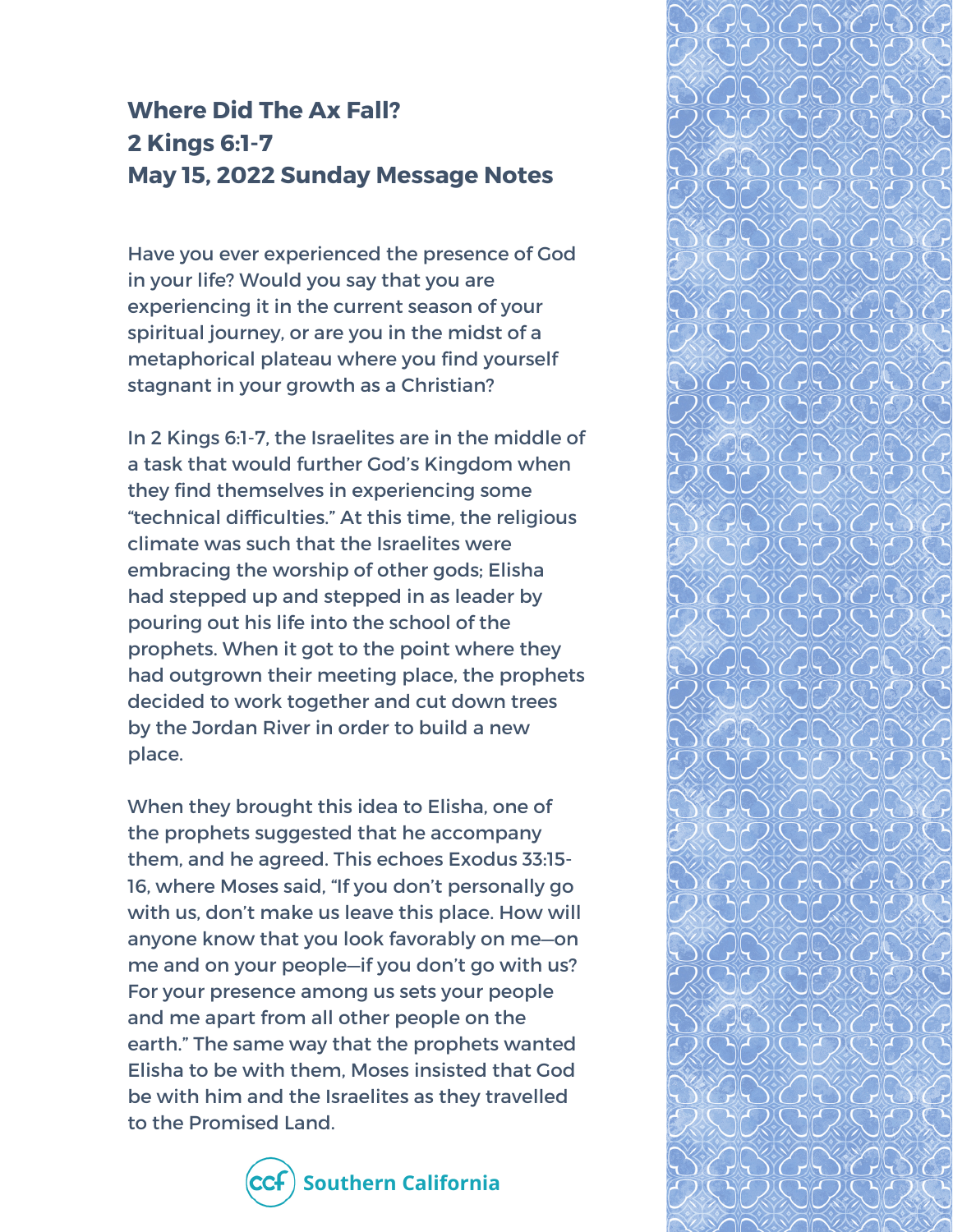Do we put the same value in God's presence in our lives? Are we like Moses who refused to do anything without the presence of God, or do we treat it like a spare tire—nice to have on hand, but used only when we are at the end of our rope and have no other choice? If we see ourselves as the latter, perhaps it is because we have not fully experienced His presence in our lives.

Going back to the passage, in the middle of cutting down the trees, one of the prophets drops his axe head into the river, effectively halting his work. Where did your ax head fall? It's important to examine ourselves because we might be in a situation where we don't even realize that ours had fallen off, and that we are only pretending to be productive for the Kingdom of God when in fact, we are not effectively working for His glory.

The good news is that there is always room for a miracle. Even though the ax head had fallen into the river, they were able to retrieve it after Elisha threw a stick into the water. It does not make sense, but that is where faith comes in. In the same way, if we find ourselves in a spiritual drought, there is always hope when we lean on our faith in God. All we need to do is:

A - admit and acknowledge that without God we are nothing (John 15:5)

B - believe in our hearts that it is only Jesus who can save us (Acts 4:12)

C - confess our sins, for He is faithful and just to forgive us. (1 John 1:9)